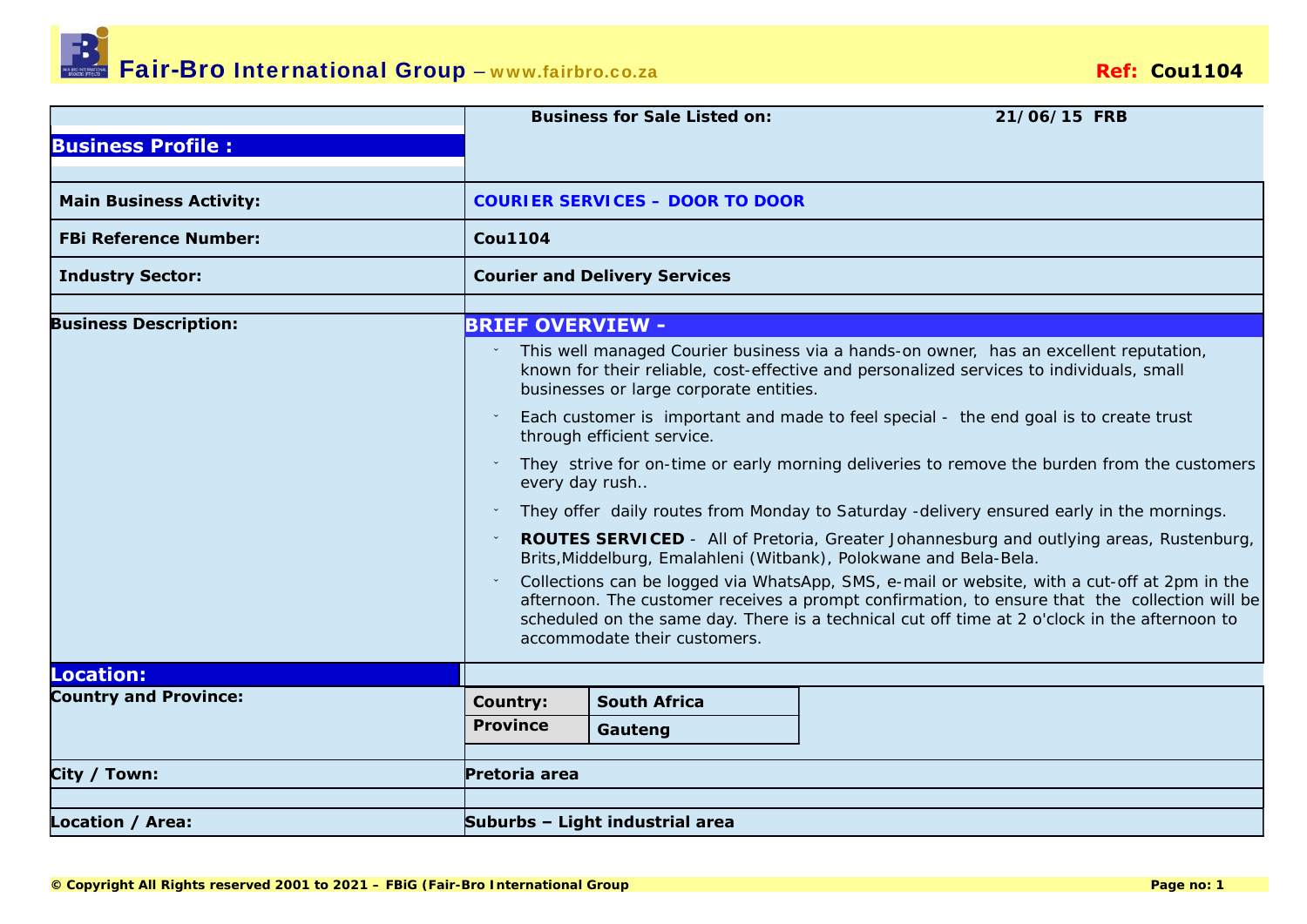

| <b>Asking Price:</b>                                |                                                                  |              |  |                    |                                                   |                                  |                        |    |                                                                                                                                                                                     |
|-----------------------------------------------------|------------------------------------------------------------------|--------------|--|--------------------|---------------------------------------------------|----------------------------------|------------------------|----|-------------------------------------------------------------------------------------------------------------------------------------------------------------------------------------|
| <b>Currency:</b>                                    |                                                                  |              |  |                    |                                                   |                                  |                        |    |                                                                                                                                                                                     |
| <b>Asking Price:</b>                                | ZAR - South African Rand<br>R 1,495,000                          |              |  |                    |                                                   |                                  |                        |    |                                                                                                                                                                                     |
| <b>Inventory</b>                                    | R 10,000 (excluded $\Box$ or included $\Box$ )                   |              |  |                    |                                                   |                                  |                        |    |                                                                                                                                                                                     |
| <b>Flexibility about Price/Negotiability:</b>       |                                                                  |              |  |                    | at take-over date, to be taken over by the Buyer. |                                  |                        |    | The asking price is marginally negotiable and includes all the fixed assets (vehicles and<br>equipment) and consumable stock of R10,000. Balances of outstanding vehicle finance as |
| <b>Financial Information:</b>                       |                                                                  |              |  |                    |                                                   |                                  |                        |    |                                                                                                                                                                                     |
| <b>Turnover(Excluding VAT):</b>                     | Annual:                                                          | $\mathbf{R}$ |  |                    | 2,001,783                                         | month:                           | <b>Monthly ave per</b> | R. | 190,169                                                                                                                                                                             |
| Gross Profit %/Mark-up %:                           | <b>Gross Profit %</b>                                            |              |  |                    | <b>55%</b>                                        |                                  | Mark-up %              |    | 220%                                                                                                                                                                                |
| Owner/s Profit: EBITDO - before owner/s<br>drawings | Annual:                                                          | $\mathbf R$  |  |                    | 593,172                                           | month:                           | <b>Monthly ave per</b> | R. | 49,431                                                                                                                                                                              |
| <b>ROI %:</b>                                       | 39,7                                                             |              |  | $\%$ per annum     |                                                   |                                  |                        |    |                                                                                                                                                                                     |
| <b>Other Information:</b>                           |                                                                  |              |  |                    |                                                   |                                  |                        |    |                                                                                                                                                                                     |
|                                                     |                                                                  |              |  |                    |                                                   |                                  |                        |    |                                                                                                                                                                                     |
| <b>Total Number of staff:</b>                       | <b>TOTAL STAFF</b>                                               |              |  |                    | <b>Monthly Staff:</b>                             |                                  | <b>Weekly Staff:</b>   |    | <b>Casual Staff:</b>                                                                                                                                                                |
|                                                     | 4                                                                |              |  |                    |                                                   |                                  | 3                      |    | $\mathbf{1}$                                                                                                                                                                        |
| Year Established/Acquired by present owner:         | <b>Year Established</b>                                          |              |  |                    | 2015                                              | <b>Acquired by present owner</b> |                        |    | 2015                                                                                                                                                                                |
| Ownership:                                          | <b>Sole Proprietor</b>                                           |              |  | <b>Partnership</b> |                                                   | <b>Pty Ltd</b>                   |                        |    | <b>Close Corporation</b>                                                                                                                                                            |
|                                                     |                                                                  |              |  |                    |                                                   | <b>YES</b>                       |                        |    |                                                                                                                                                                                     |
| <b>Potential to Relocate:</b>                       | Level of relocation<br><b>High</b><br><b>Cannot be relocated</b> |              |  |                    |                                                   |                                  |                        |    |                                                                                                                                                                                     |
|                                                     | Medium<br>Can be relocated with very little disruption           |              |  |                    |                                                   |                                  |                        |    |                                                                                                                                                                                     |
|                                                     | X Not advisable - is possible, but not advised.<br>Low           |              |  |                    |                                                   |                                  |                        |    |                                                                                                                                                                                     |
|                                                     | <b>Zero</b>                                                      |              |  |                    | <b>Business cannot be relocated</b>               |                                  |                        |    |                                                                                                                                                                                     |
|                                                     |                                                                  |              |  |                    |                                                   |                                  |                        |    |                                                                                                                                                                                     |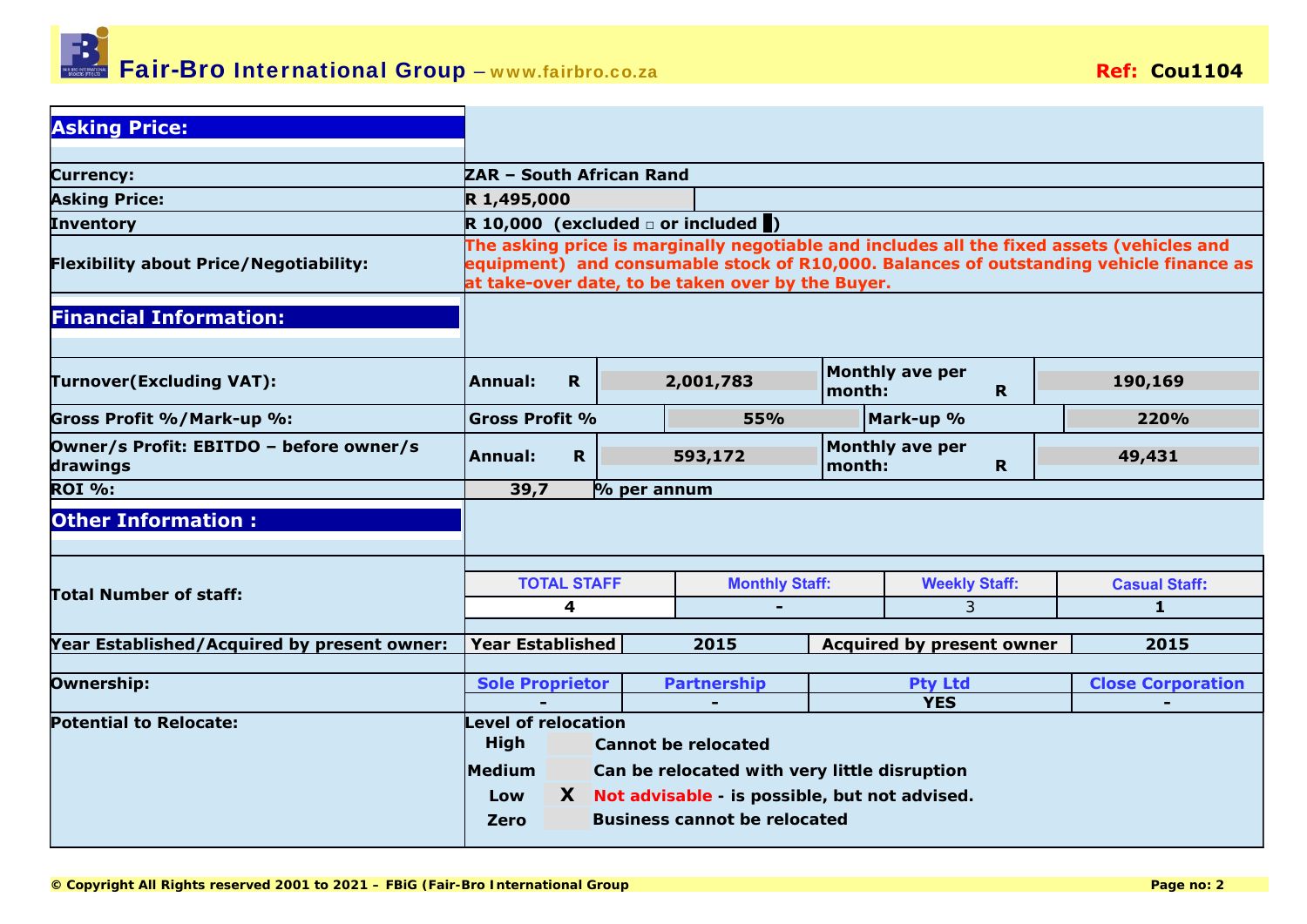Fair-Bro International Group **–** www.fairbro.co.za **Ref: Cou1104**

| <b>Additional Information:</b> | <b>DISCLAIMER REGARDING INFORMATION -</b>                                                                                                                                                                                                                                                                                                                                                                                                                                                                                                                                                                 |
|--------------------------------|-----------------------------------------------------------------------------------------------------------------------------------------------------------------------------------------------------------------------------------------------------------------------------------------------------------------------------------------------------------------------------------------------------------------------------------------------------------------------------------------------------------------------------------------------------------------------------------------------------------|
|                                | No representation or warranty, express or implied, is given as to the accuracy or<br>completeness of the contents of this profile.<br>The only representations and warranties that will be made are those that may eventually be<br>included in a definitive agreement to the proposed sale of the vendors' interests in the<br>business.<br>Neither this profile nor any of the information contained in it shall form the basis of any<br>contract for such sale, nor does it constitute an offer, invitation or inducement to purchase or<br>acquire any shares in the business or any interest in it. |
|                                | <b>GENERAL INFORMATION -</b>                                                                                                                                                                                                                                                                                                                                                                                                                                                                                                                                                                              |
|                                | The business operates 4 vehicles and supplemented by the owner's vehicle when required.                                                                                                                                                                                                                                                                                                                                                                                                                                                                                                                   |
|                                | The premises are adequate for their needs $-$ the rental is reasonable and the location is well<br>placed to service all their routes.                                                                                                                                                                                                                                                                                                                                                                                                                                                                    |
|                                | Details will be provided in the evaluation Information, subject to the NDA in place.                                                                                                                                                                                                                                                                                                                                                                                                                                                                                                                      |
|                                | <b>FINANCIAL INFORMATION -</b>                                                                                                                                                                                                                                                                                                                                                                                                                                                                                                                                                                            |
|                                | Detailed financials will be made available to approved buyers in terms of the signed<br>confidentiality agreement (NDA) and all the information can be verified.                                                                                                                                                                                                                                                                                                                                                                                                                                          |
|                                | The financial information reflected above is based on Turnover, gross profit, expenses and Net<br>Profit figures extracted from the audited financials.                                                                                                                                                                                                                                                                                                                                                                                                                                                   |
|                                | The EBITDO has been based on the financials provided for the year ended 28 <sup>th</sup> February 2021.                                                                                                                                                                                                                                                                                                                                                                                                                                                                                                   |
|                                | Turnover and Profit has grown considerably compared to the 2019 and 2020 tax years.                                                                                                                                                                                                                                                                                                                                                                                                                                                                                                                       |
|                                | <b>POTENTIAL -</b>                                                                                                                                                                                                                                                                                                                                                                                                                                                                                                                                                                                        |
|                                | This is a great opportunity for a new owner with an entrepreneurial flare, to grow the business<br>and everything is in place to take it to the next level.                                                                                                                                                                                                                                                                                                                                                                                                                                               |
|                                | An existing Courier Company could also consider this business for further expansion into<br>another geographical area.                                                                                                                                                                                                                                                                                                                                                                                                                                                                                    |
|                                | Could also be an ideal BBEEE opportunity for investors or entrepreeurs.                                                                                                                                                                                                                                                                                                                                                                                                                                                                                                                                   |
|                                | <b>REASON FOR SELLING -</b>                                                                                                                                                                                                                                                                                                                                                                                                                                                                                                                                                                               |
|                                | The Seller owns an unrelated Business that he wishes to expand                                                                                                                                                                                                                                                                                                                                                                                                                                                                                                                                            |
|                                | <b>HANDOVER -</b>                                                                                                                                                                                                                                                                                                                                                                                                                                                                                                                                                                                         |
|                                | The Seller is prepared to assist the buyer for a short hand-over period, subject to an agreed<br>arrangement.                                                                                                                                                                                                                                                                                                                                                                                                                                                                                             |